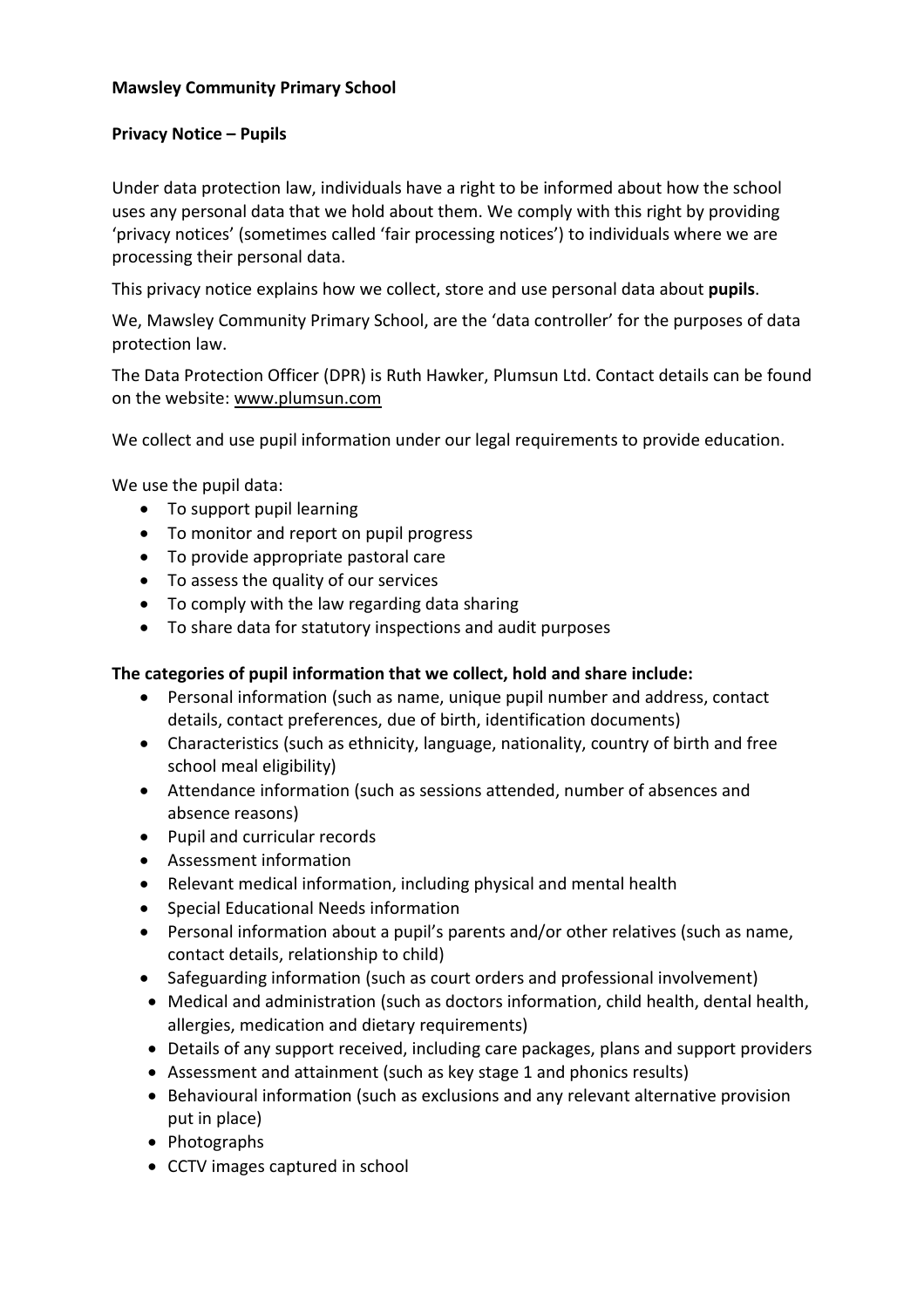We may also hold data about pupils that we have received from other organisations, including other schools, local authorities and the Department for Education.

# **Our legal basis for using this data**

We only collect and use pupils' personal data when the law allows us to. Most commonly, we process it where:

- We need to comply with a legal obligation
- We need it to perform an official task in the public interest

Less commonly, we may also process pupils' personal data in situations where:

- We have obtained consent to use it in a certain way
- We need to protect the individual's vital interests (or someone else's interests)

Where we have obtained consent to use pupils' personal data, this consent can be withdrawn at any time. We will make this clear when we ask for consent, and explain how consent can be withdrawn.

Some of the reasons listed above for collecting and using pupils' personal data overlap, and there may be several grounds which justify our use of this data.

# **Collecting pupil information**

Pupil data is essential for the schools' operational use. Whilst the majority of pupil information you provide to us is mandatory, some of it requested is on a voluntary basis. In order to comply with the data protection legislation, we will inform you at the point of collection, whether you are required to provide certain pupil information to us or if you have a choice in this.

# **Storing pupil data**

We hold pupil data while a pupil attends our school. We may also keep it beyond their attendance at our school if this is necessary in order to comply with our legal obligations. We keep personal data according to the Retention Schedule set out in the Information and Record Management Society's Toolkit for Schools.

# **Who do we share pupil information with?**

We routinely share pupil information with:

- schools that the pupils attend after leaving us
- our local authority (NorthNorthants Council) to meet our legal obligations to share certain information with it, such as safeguarding concerns and exclusions
- the Department for Education (DfE)
- Professional advisers and consultants, agencies and third parties we commission to deliver services on our behalf
- the pupil's family and representatives
- Our regulator, Ofsted
- Examining bodies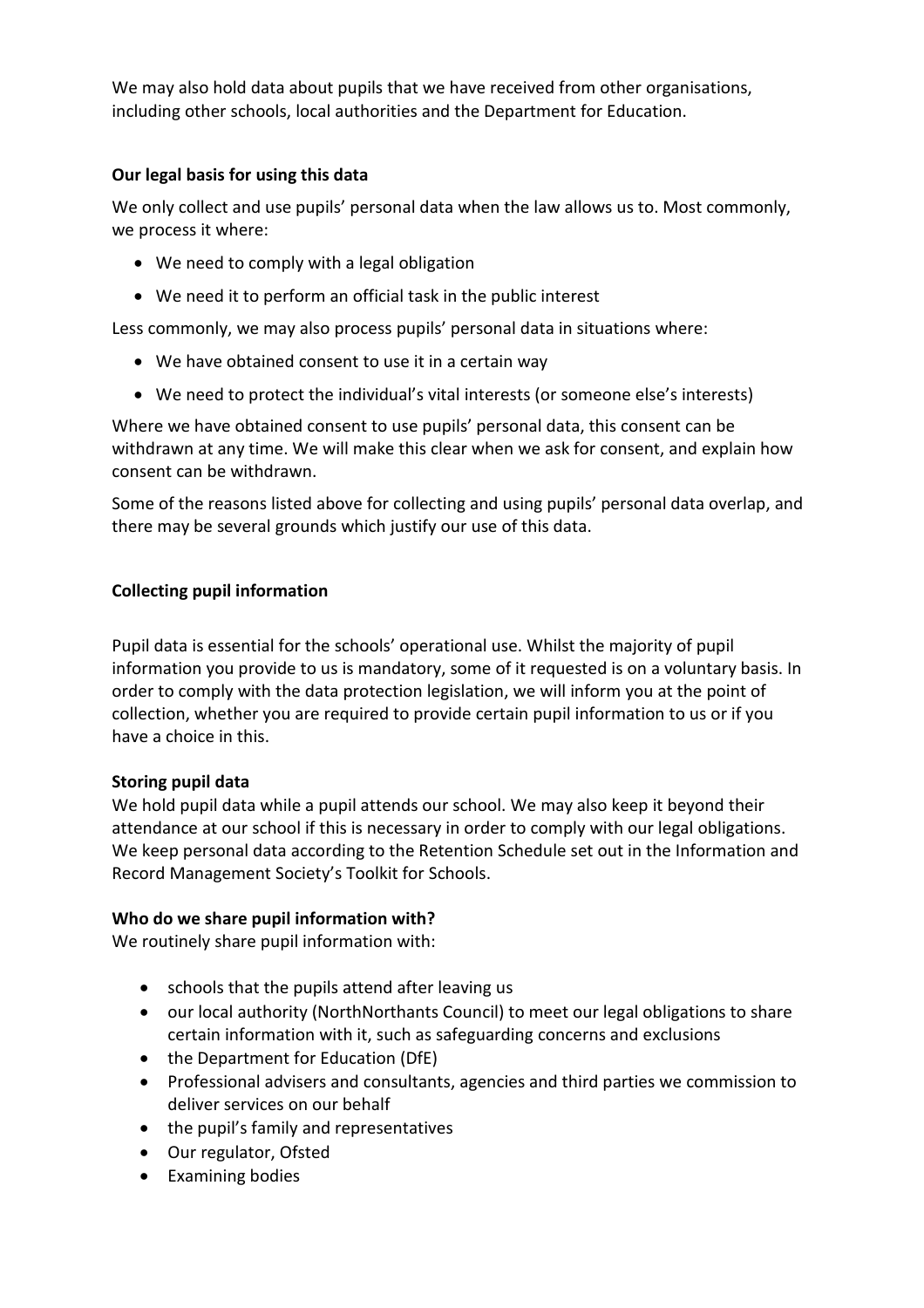• NHS

# **Why we share pupil information**

We do not share information about our pupils with anyone without consent unless the law and our policies allow us to do so. We share pupils' data with the Department for Education (DfE) on a statutory basis. This data sharing underpins school funding and educational attainment policy and monitoring.

We are required to share information about our pupils with our local authority (LA) and the Department for Education (DfE) under section 3 of The Education (Information About individual Pupils) (England) Regulations 2013.

# **Data collection requirements:**

To find out more about the data collection requirements placed on us by the Department for Education (for example; via the school census) go to [https://www.gov.uk/education/data-collectionand-censuses-for-schools.](https://www.gov.uk/education/data-collectionand-censuses-for-schools)

# **The National Pupil Database (NPD)**

The NPD is owned and managed by the Department for Education and contains information about pupils in schools in England. It provides invaluable evidence on educational performance to inform independent research, as well as studies commissioned by the Department. It is held in electronic format for statistical purposes. This information is securely collected from a range of sources including schools, local authorities and awarding bodies.

We are required by law, to provide information about our pupils to the DfE as part of statutory data collections such as the school census and early years' census. Some of this information is then stored in the NPD. The law that allows this is the Education (Information About Individual Pupils) (England) Regulations 2013.

To find out more about the pupil information we share with the department, for the purpose of data collections, go to [https://www.gov.uk/education/data-collection-and](https://www.gov.uk/education/data-collection-and-censuses-for-schools)[censuses-for-schools.](https://www.gov.uk/education/data-collection-and-censuses-for-schools)

To find out more about the NPD, go to [https://www.gov.uk/government/publications/national-pupildatabase-user-guide-and](https://www.gov.uk/government/publications/national-pupildatabase-user-guide-and-supporting-information)[supporting-information.](https://www.gov.uk/government/publications/national-pupildatabase-user-guide-and-supporting-information)

The department may share information about our pupils from the NPD with third parties who promote the education or well-being of children in England by:

- conducting research or analysis
- producing statistics
- providing information, advice or guidance

The Department has robust processes in place to ensure the confidentiality of our data is maintained and there are stringent controls in place regarding access and use of the data. Decisions on whether DfE releases data to third parties are subject to a strict approval process and based on a detailed assessment of: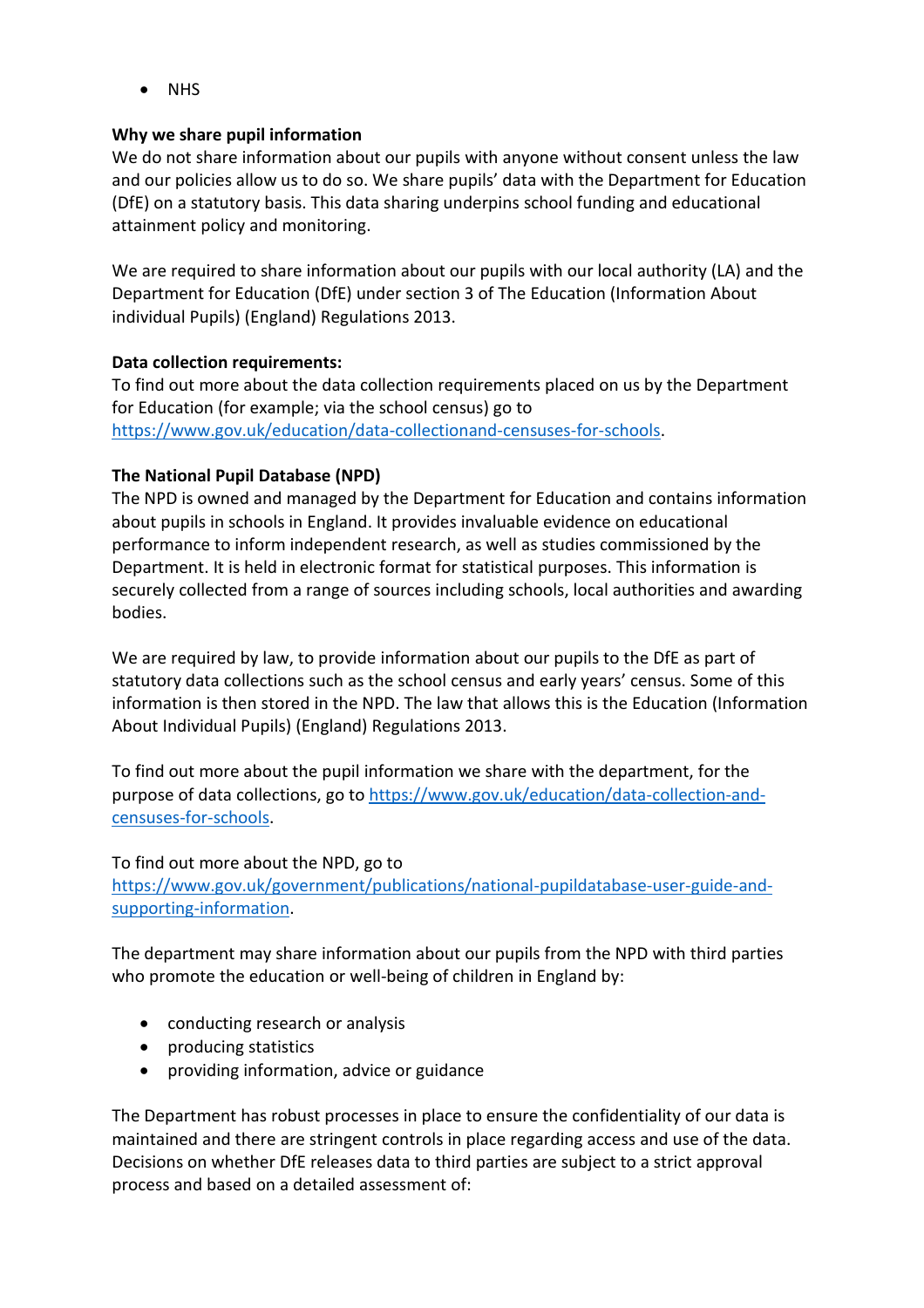- who is requesting the data
- the purpose for which it is required
- the level and sensitivity of data requested: and
- the arrangements in place to store and handle the data

To be granted access to pupil information, organisations must comply with strict terms and conditions covering the confidentiality and handling of the data, security arrangements and retention and use of the data.

For more information about the department's data sharing process, please visit: <https://www.gov.uk/data-protection-how-we-collect-and-share-research-data>

For information about which organisations the department has provided pupil information, (and for which project), please visit the following website: <https://www.gov.uk/government/publications/national-pupil-database-requests-received>

# To contact DfE: <https://www.gov.uk/contact-dfe>

#### **Parents and pupils' rights regarding personal data**

Individuals have a right to make a **'subject access request'** to gain access to personal information that the school holds about them.

Parents/carers can make a request with respect to their child's data where the child is not considered mature enough to understand their rights over their own data (usually under the age of 12), or where the child has provided consent.

Parents also have the right to make a subject access request with respect to any personal data the school holds about them.

If you make a subject access request, and if we do hold information about you or your child, we will:

- Give you a description of it
- Tell you why we are holding and processing it, and how long we will keep it for
- Explain where we got it from, if not from you or your child
- Tell you who it has been, or will be, shared with
- Let you know whether any automated decision-making is being applied to the data, and any consequences of this
- Give you a copy of the information in an intelligible form

Individuals also have the right for their personal information to be transmitted electronically to another organisation in certain circumstances.

If you would like to make a request please contact our data protection officer.

Parents/carers also have a legal right to access to their child's **educational record**. To request access, please contact Michelle Harris, Headteacher.